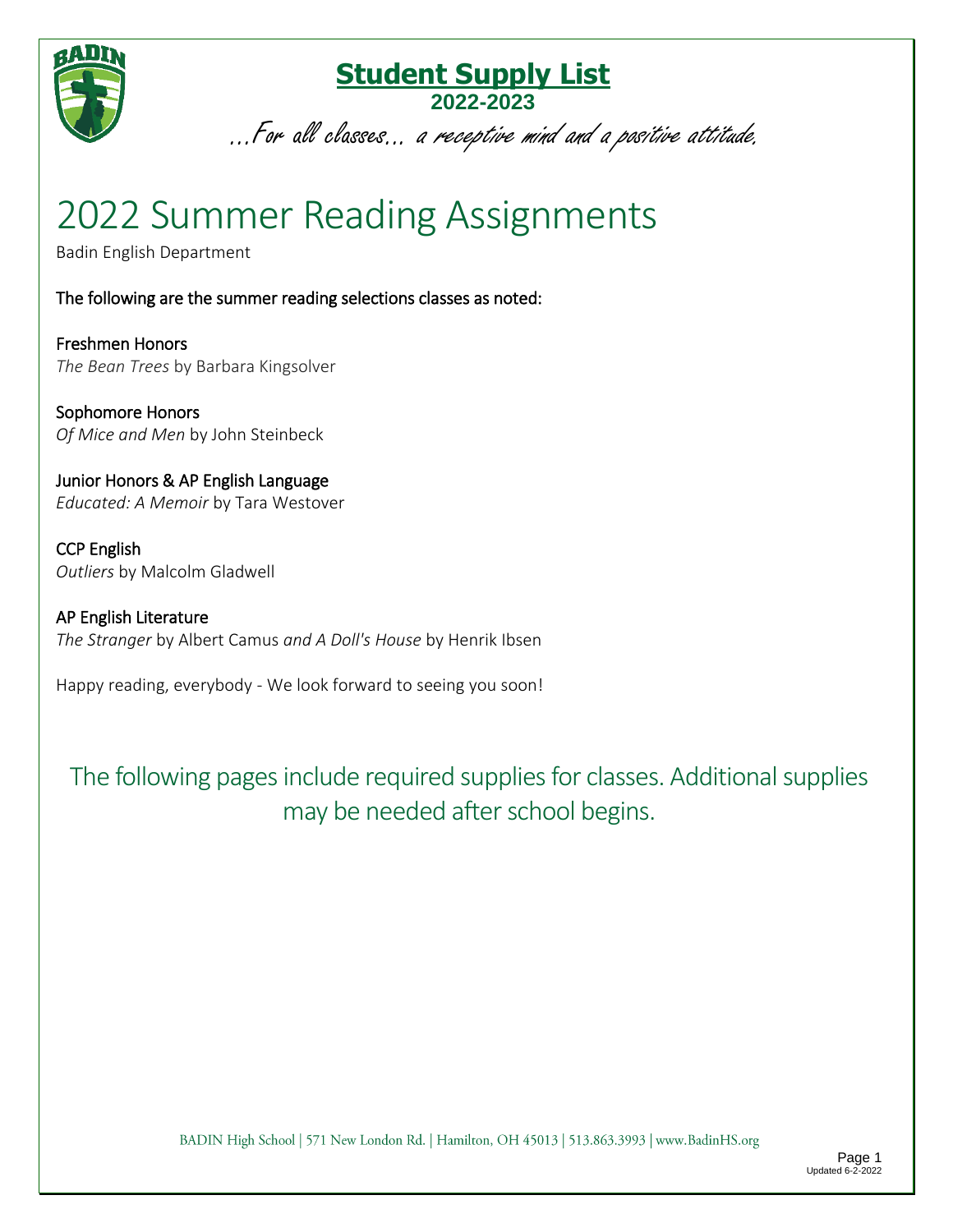

...For all classes... a receptive mind and a positive attitude.

## English Classes:

Vocabulary and grammar workbooks required for particular courses are for purchase through FACTS; workbooks and textbooks will be given out the first week of class. Every student is expected to have a charged Badin provided laptop, basic school supplies and writing utensils every day.

### Math Classes:

#### *ALL MATH CLASSES must have a graphing calculator (TI-83 or TI-84 only. No TI-89 allowed)*

 Loose leaf & Graph Paper, 1-1/2" - 2" binder with divider tabs, pencils, red pens & highlighters TI-83 or TI-84 Calculator

## Science Classes:

*ALL science classes need goggles that are available during the first week of school. In addition, students will need the following:*

- **Biology (CP):** 2 notebooks, highlighter markers, plenty of pencils and a box of Kleenex
- Biology (ACP): Notebook or binder with paper, graph paper, colored pencils, calculator
- Biology (H): 1" or 1 %" binder with loose leaf paper (a whole pack is not necessary, 5 divider tabs, 1-3 boxes of tissues for extra credit - Rectangular boxes, (accepted during the first week of class only, no cubes please. Reason: We help stock all of the classrooms in the building for the entire year!)
- AP Biology: 1-1/2" binder with 10 divider tabs OR 10 different folders with 3-hole clasps in them (They do not need to be 10 different colors.)
- Integrated Science (ACP & CP): Binder or folder, pen/pencils
- Chemistry (CP): Notebook or binder with paper, graph paper, colored pencils, calculator
- Chemistry (ACP & H): Scientific calculator and a 1" binder
- Physiology Honors, ACP & CCP (Breetz): notebook and folder OR a 3-ring binder
- Physiology Honors, ACP & Honors Physio II (DeRosa): notebook, a folder and 4 packs of flash cards
- **Senior Science:** Binder or folder, pen/pencils

# Engineering Classes:

Pen, pencil, calculator. Other supplies will be announced during first week of school.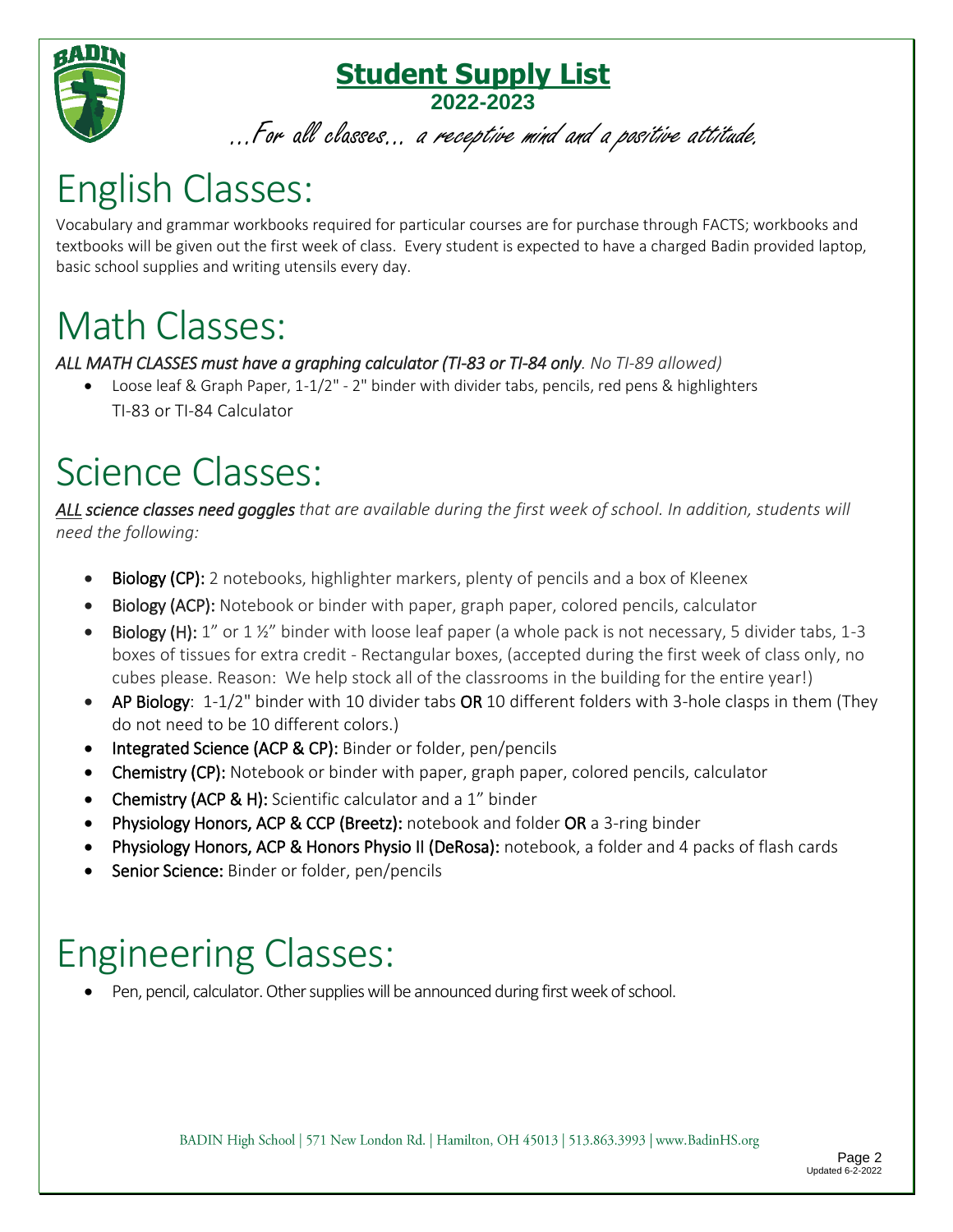

...For all classes... a receptive mind and a positive attitude.

### Social Studies Classes:

- World History: spiral notebook, pocket folder, and a set of colored pencils.
- AP US History: 1" and 3" Binder, 8 tab dividers, Loose leaf paper, 3 Highlighters different colors
- AP Government: Individual Folder (not binder) with 3 prongs, Notebook
- **Economics:** Graph Paper, Notebook, Calculator, Any basic coloring tools
- **Current Issues:** Composition Notebook, Index Cards
- WWII History: Set of colored Pencils (Including Red, Blue, Green, Orange), Individual Folder (not binder) with 3 prongs. Notebook, Headphones

# World Language Classes:

SPANISH

- Spanish I & II (Dennler): Earbuds, Three 1" 3- Ring Binder, 1 subject notebook, 3 different colored highlighters
- Spanish III, IV & AP: A single subject notebook, binder with loose leaf paper and tab dividers, Earbuds (will be used weekly in class for listening assignments), Pen/pencil and 2+ different color highlighters

FRENCH

 French I-IV: Pens, pencils, highlighters, three ring binder/folder with paper, French dictionary suggested but not required.

## Religion Classes:

- **Freshman:** Binder, loose leaf or notebook, one box of tissues
- Sophomore: Folder/binder, Badin assigned tablet/laptop
- Junior: Binder with pocket and loose leaf paper, highlighters, Composition notebook (no spiral notebooks), pack of 12 colored pencils, pack of thin markers, pens, pencils, one box of tissues
- Senior: Binder with loose leaf paper, pack of thin markers, pack of 12 colored pencils